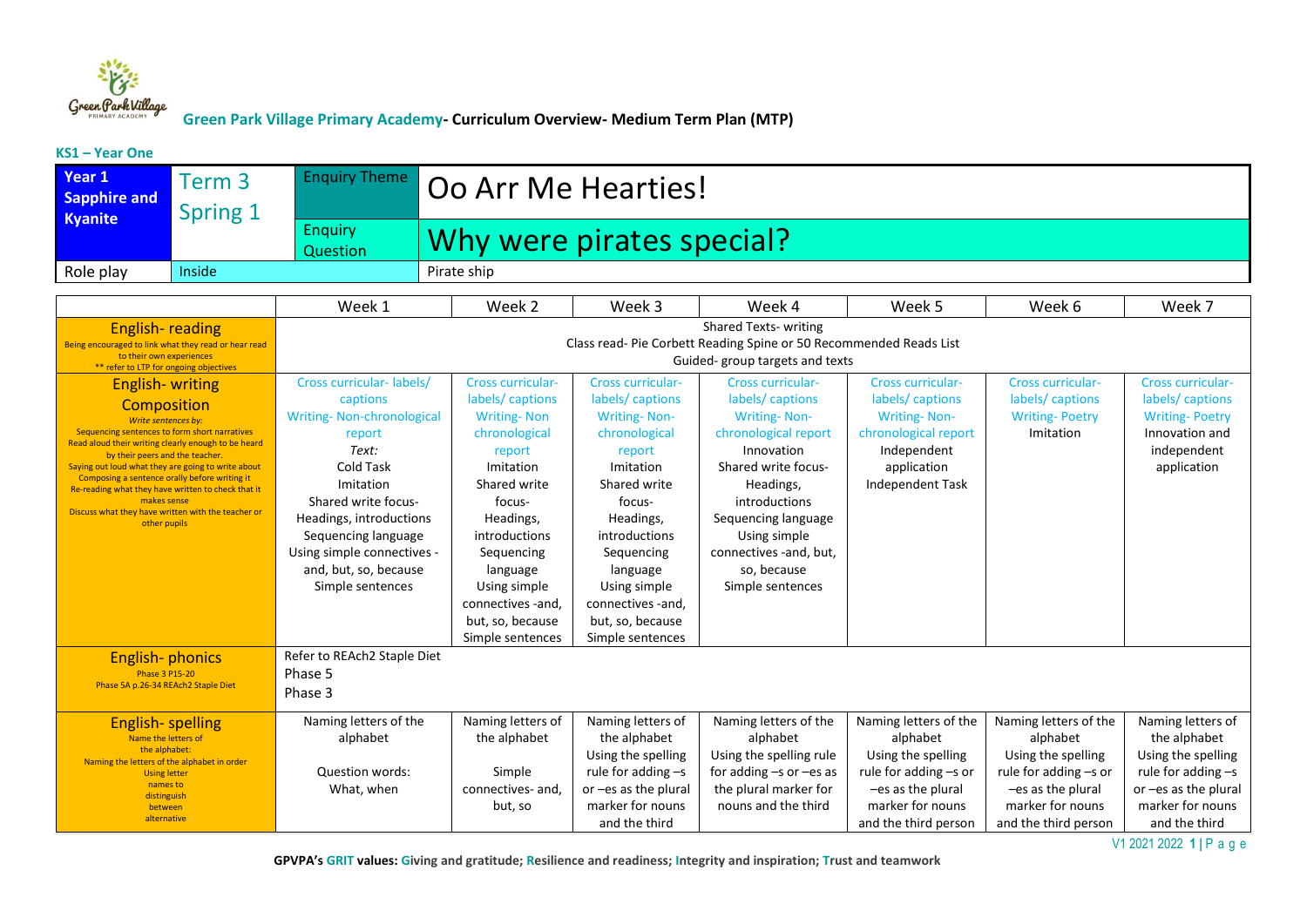

| spellings of the<br>same sound<br>Write from memory simple sentences dictated by the<br>teacher that include words using the GPCs and<br>common exception words taught so far.<br><b>Apply simple</b><br>spelling<br>rules and guidance Using the spelling rule for adding<br>-s or -es as the plural marker for nouns and the third<br>person singular marker for verbs                                                                    |                                                                                                                                                       | <b>Question words:</b><br>Who, how                                                                                                                                                                      | person singular<br>marker for verbs<br>Question words:<br>why<br>Simple<br>connectives- and,<br>but, so                                                                                                 | person singular marker<br>for verbs<br>Question words:<br>What, when                                                                                                                         | singular marker for<br>verbs<br>Question words:<br>Who, how                                                                                                                                          | singular marker for<br>verbs<br><b>Question words:</b><br>What, when, who,<br>how, why                                                                                                               | person singular<br>marker for verbs                                                                                                                                                                     |
|---------------------------------------------------------------------------------------------------------------------------------------------------------------------------------------------------------------------------------------------------------------------------------------------------------------------------------------------------------------------------------------------------------------------------------------------|-------------------------------------------------------------------------------------------------------------------------------------------------------|---------------------------------------------------------------------------------------------------------------------------------------------------------------------------------------------------------|---------------------------------------------------------------------------------------------------------------------------------------------------------------------------------------------------------|----------------------------------------------------------------------------------------------------------------------------------------------------------------------------------------------|------------------------------------------------------------------------------------------------------------------------------------------------------------------------------------------------------|------------------------------------------------------------------------------------------------------------------------------------------------------------------------------------------------------|---------------------------------------------------------------------------------------------------------------------------------------------------------------------------------------------------------|
|                                                                                                                                                                                                                                                                                                                                                                                                                                             | Tricky words phase 4<br>said<br>have<br>like<br>do<br><b>SO</b><br>Phase 5:<br>oh                                                                     | Tricky words-<br>phase 4<br>come<br>some<br>one<br>there<br>were<br>Phase 5:<br><b>Mrs</b><br>Mr                                                                                                        | Tricky words-<br>Phase 4<br>little<br>when<br>out<br>what<br>Phase 5:<br>called<br>look                                                                                                                 | Tricky words- Phase 5<br>could<br>ask<br>their                                                                                                                                               | Tricky words- Phase<br>5<br>oh<br>Mr<br>Mrs                                                                                                                                                          | Tricky words- Phase<br>5<br>called<br>look<br>could<br>ask<br>their                                                                                                                                  | Tricky words-<br>Phase 5<br>oh<br>Mrs<br>Mr<br>look<br>called<br>could<br>ask<br>their                                                                                                                  |
| English-vocabulary,<br>grammar and punctuation<br>Leaving spaces between words<br>Beginning to punctuate sentences using a capital<br>letter and a full stop, question mark or exclamation<br>mark                                                                                                                                                                                                                                          | Leaving spaces between<br>words<br>Beginning to punctuate<br>sentences using a capital<br>letter, full stop,<br>exclamation mark and<br>question mark | Leaving spaces<br>between words<br>Beginning to<br>punctuate<br>sentences using a<br>capital letter and<br>a full stop,<br>question mark or<br>exclamation mark<br>High frequency<br>word list practise | Leaving spaces<br>between words<br>Beginning to<br>punctuate<br>sentences using a<br>capital letter and a<br>full stop, question<br>mark or<br>exclamation mark<br>High frequency<br>word list practise | Leaving spaces<br>between words<br>Beginning to<br>punctuate sentences<br>using a capital letter,<br>full stop, exclamation<br>mark or question mark<br>High frequency word<br>list practise | Leaving spaces<br>between words<br>Beginning to<br>punctuate sentences<br>using a capital letter<br>and a full stop,<br>question mark or<br>exclamation mark<br>High frequency word<br>list practise | Leaving spaces<br>between words<br>Beginning to<br>punctuate sentences<br>using a capital letter<br>and a full stop,<br>question mark or<br>exclamation mark<br>High frequency word<br>list practise | Leaving spaces<br>between words<br>Beginning to<br>punctuate<br>sentences using a<br>capital letter and a<br>full stop, question<br>mark or<br>exclamation mark<br>High frequency<br>word list practise |
| <b>English-handwriting</b><br>Practising long-legged giraffe letters, one armed<br>robot letter and curly caterpillar letters Practising zig<br>zag monster letters Writing words zz Mixing all of the<br>letter families Practising all of the capital letters<br>Practising all of the numbers 0-9 Writing words with<br>ck and qu Practising long vowel phonemes ai, igh, oo<br>Practising vowels with adjacent consonants ee, oa,<br>00 | Practising long-legged<br>giraffe letters, one armed<br>robot letter and curly<br>caterpillar letters<br><b>Him</b><br>Here<br>Ladybird               | Practising zig zag<br>monster letters<br>Writing words zz<br>Z, v, w, x<br>Dazzle<br>Sizzle                                                                                                             | Mixing all of the<br>letter families<br>Very<br>Having<br>Walk<br>Dozing                                                                                                                                | Practising all of the<br>capital letters<br>Practising all of the<br>numbers 0-9<br>0-zero<br>1-one<br>2-two                                                                                 | Writing words with<br>ck and qu<br>Quiz<br>Clock<br>Question<br>Lucky<br>queen                                                                                                                       | Practising long vowel<br>phonemes ai, igh, oo<br>Fright<br>Wait<br>High<br>Smoother<br>Faint                                                                                                         | Practising vowels<br>with adjacent<br>consonants ee, oa,<br>oo<br>Look<br>Street<br>Road                                                                                                                |

V1 2021 2022 **2 |** P a g e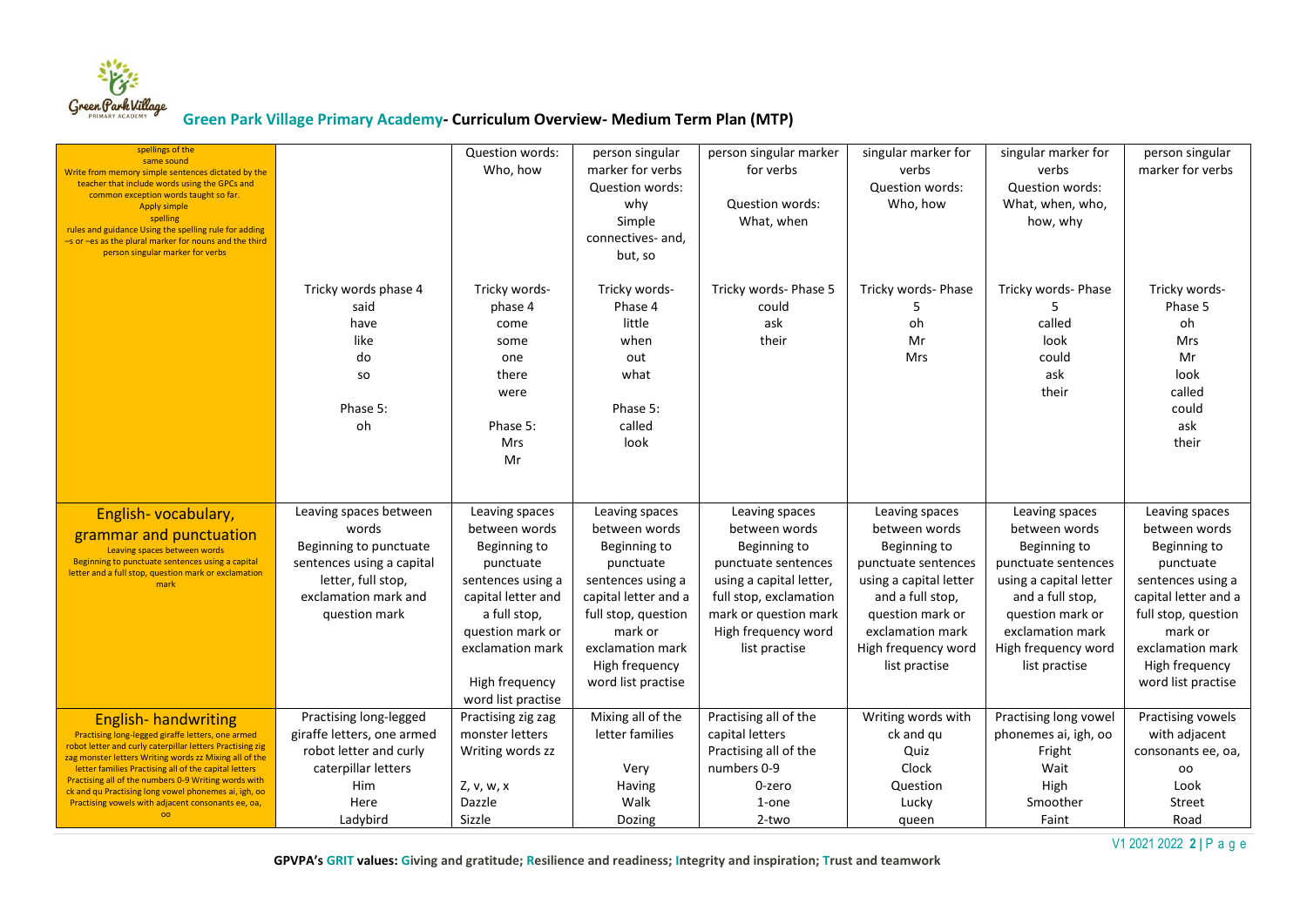

|                                                                                                                                                                                                | Robot<br>doll                                                                                                                                                                                          | <b>Drizzle</b><br><b>Blizzard</b>                                                                                                                                                                               | texting                                                                                                                                                                                                                                                                                                                                                 | Etc.                                                                                                                                                                                               |                                                                                                                                     | flight                                                                                                                                    | Coach<br>footpath                                                                                                              |
|------------------------------------------------------------------------------------------------------------------------------------------------------------------------------------------------|--------------------------------------------------------------------------------------------------------------------------------------------------------------------------------------------------------|-----------------------------------------------------------------------------------------------------------------------------------------------------------------------------------------------------------------|---------------------------------------------------------------------------------------------------------------------------------------------------------------------------------------------------------------------------------------------------------------------------------------------------------------------------------------------------------|----------------------------------------------------------------------------------------------------------------------------------------------------------------------------------------------------|-------------------------------------------------------------------------------------------------------------------------------------|-------------------------------------------------------------------------------------------------------------------------------------------|--------------------------------------------------------------------------------------------------------------------------------|
|                                                                                                                                                                                                |                                                                                                                                                                                                        | pizza                                                                                                                                                                                                           |                                                                                                                                                                                                                                                                                                                                                         |                                                                                                                                                                                                    |                                                                                                                                     |                                                                                                                                           |                                                                                                                                |
| <b>Maths</b><br>Number: Addition and Subtraction (within 20)<br>Number: Place Value within 50                                                                                                  | Revisit                                                                                                                                                                                                | Counting<br>Adding one<br>Number bonds to<br>20                                                                                                                                                                 | Making 10<br>Subtraction to 10                                                                                                                                                                                                                                                                                                                          | Subtraction crossing<br>10<br>Comparing number<br>sentences                                                                                                                                        | Counting to 50<br>Tens and ones                                                                                                     | Compare numbers to<br>50                                                                                                                  | Count in 2's<br>Count in 5s                                                                                                    |
| <b>Science</b><br><b>Everyday materials</b><br>Distinguish between an object and the material from<br>which it is made                                                                         | Labelling objects                                                                                                                                                                                      | Labelling objects<br>- cross curricular<br>link with literacy                                                                                                                                                   | Labelling objects -<br>cross curricular link                                                                                                                                                                                                                                                                                                            | Discovering materials -<br>vocabulary<br>Wood, plastic, glass,<br>metal, rock, water                                                                                                               | Discovering<br>materials -<br>vocabulary<br>Wood, plastic, glass,<br>metal, rock, water                                             | Discovering<br>$materials -$<br>vocabulary<br>Wood, plastic, glass,<br>metal, rock, water                                                 | Discovering<br>$materials -$<br>vocabulary<br>Wood, plastic,<br>glass, metal, rock,<br>water                                   |
| <b>History</b><br>The lives of significant individuals in the past who<br>have contributed to national and international                                                                       | L.O to know what a pirate<br>was.                                                                                                                                                                      | L.O to know what a<br>pirate was.                                                                                                                                                                               | L.O. to learn about<br>famous pirates.                                                                                                                                                                                                                                                                                                                  | L.O. to learn about<br>famous pirates.                                                                                                                                                             | L.O. to learn about<br>famous pirates.                                                                                              | L.O. what                                                                                                                                 | L.O. write a letter<br>to a pirate in the<br>past.                                                                             |
| achievements. Some should be used to compare<br>aspects of life in different periods<br>Significant historical events, people and places in their<br>own locality Blackbeard/Sir Francis Drake | <b>Cross curricular - literacy</b>                                                                                                                                                                     | <b>Cross curricular -</b><br>literacy                                                                                                                                                                           | <b>Cross curricular -</b><br>literacy                                                                                                                                                                                                                                                                                                                   | <b>Cross curricular -</b><br>literacy                                                                                                                                                              | <b>Cross curricular -</b><br>literacy                                                                                               | Cross curricular -<br>(geography) maps<br>and the world.                                                                                  | Cross curricular-<br>(geography) maps<br>and the world.                                                                        |
|                                                                                                                                                                                                | R2:<br><b>Asks questions about</b><br>different sources and<br>objects<br><b>Finds answers to simple</b><br>questions about the past<br>using sources of<br>information (e.g. pictures,<br>narratives) | R2:<br><b>Asks questions</b><br>about different<br>sources and<br>objects<br><b>Finds answers to</b><br>simple questions<br>about the past<br>using sources of<br>information (e.g.<br>pictures,<br>narratives) | <b>R2: Explores</b><br>significant<br>historical<br>figures/events and<br>why they are<br>important<br><b>Begins to identify</b><br>and recount some<br>details from the<br>past from sources<br>(e.g. pictures,<br>historical<br>narratives)<br><b>Finds answers to</b><br>simple questions<br>about the past<br>using sources of<br>information (e.g. | R2:<br>Asks questions about<br>different sources and<br>objects<br><b>Finds answers to</b><br>simple questions<br>about the past using<br>sources of information<br>(e.g. pictures,<br>narratives) | <b>R2: Finds answers to</b><br>simple questions<br>about the past using<br>sources of<br>information (e.g.<br>pictures, narratives) | <b>R2: Finds answers</b><br>to simple<br>questions about<br>the past using<br>sources of<br>information (e.g.<br>pictures,<br>narratives) | R2: sequences 3<br>events or related<br>objects in order<br><b>Recognise the</b><br>difference<br>between past and<br>present. |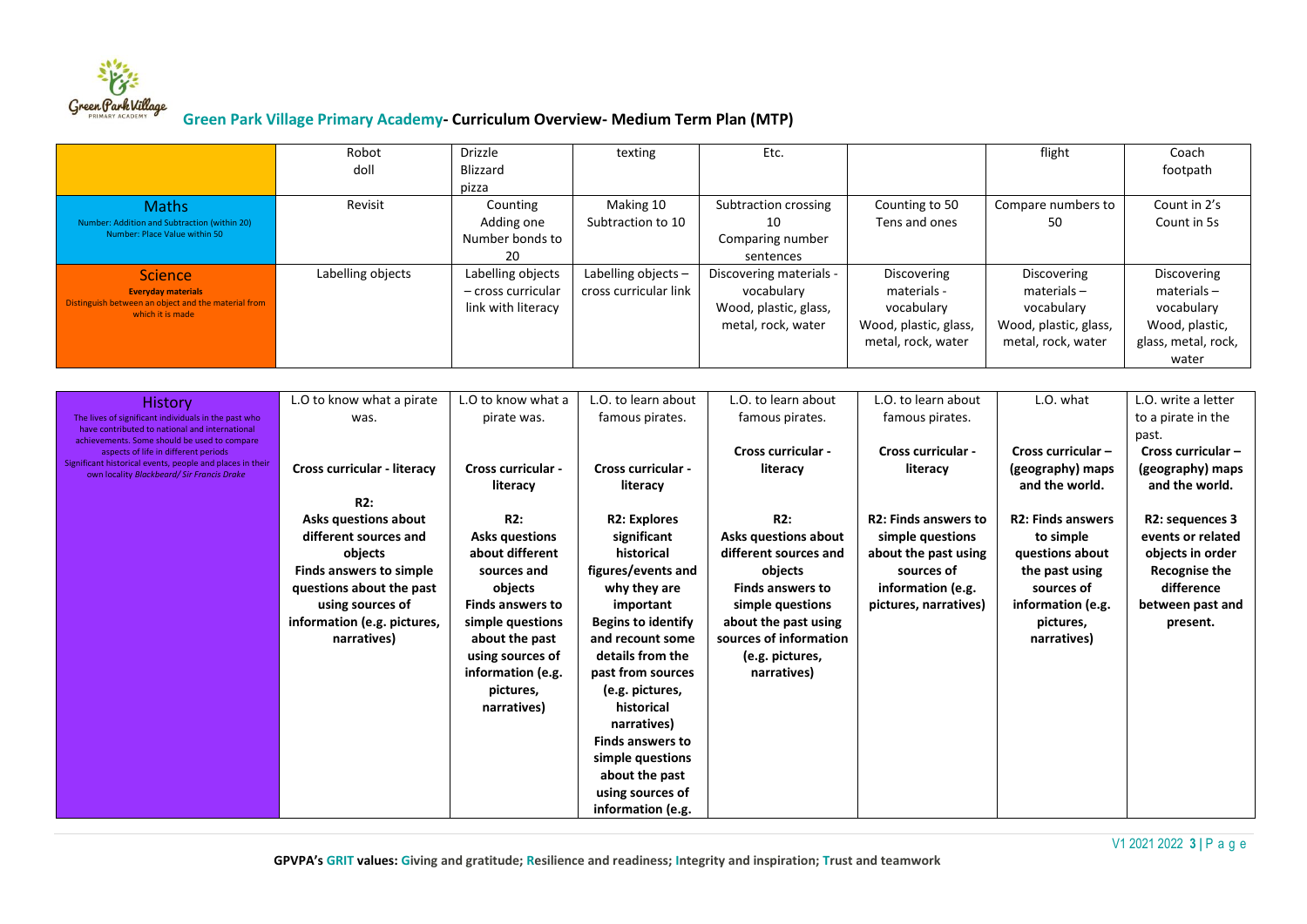

|                                                                                                                                                                                                                                                                                                                                                                                                                                                                                                                                                                                         |                                                                                                                                                                                                                                                                                                                                     |                                                                                                     | pictures,<br>narratives)                                                                                                                                                    |                                                                                                                                                                    |                                                                                                                     |                                                                                                                                                                                                                                   |                                                                                                                     |
|-----------------------------------------------------------------------------------------------------------------------------------------------------------------------------------------------------------------------------------------------------------------------------------------------------------------------------------------------------------------------------------------------------------------------------------------------------------------------------------------------------------------------------------------------------------------------------------------|-------------------------------------------------------------------------------------------------------------------------------------------------------------------------------------------------------------------------------------------------------------------------------------------------------------------------------------|-----------------------------------------------------------------------------------------------------|-----------------------------------------------------------------------------------------------------------------------------------------------------------------------------|--------------------------------------------------------------------------------------------------------------------------------------------------------------------|---------------------------------------------------------------------------------------------------------------------|-----------------------------------------------------------------------------------------------------------------------------------------------------------------------------------------------------------------------------------|---------------------------------------------------------------------------------------------------------------------|
| Geography<br>Use world maps, atlases and globes to identify the<br>United Kingdom and its countries, as well as the<br>countries, continents and oceans studied at this key<br>stage                                                                                                                                                                                                                                                                                                                                                                                                    | Explore world maps and<br>learn of the 7 continents                                                                                                                                                                                                                                                                                 | Explore world<br>maps and learn of<br>the 7 continents                                              | Explore world maps<br>and learn of<br>oceans/seas that<br>the key figures<br>explored.                                                                                      | How was their world<br>different?<br><b>Explore differences</b><br>between our world and<br>now.                                                                   | Countries                                                                                                           | Countries and oceans                                                                                                                                                                                                              |                                                                                                                     |
| Art and design<br>Use tools to explore thick/thin and curved lines.<br>Use colour for a purpose and articulate this.<br>Use a range of materials creatively to design and<br>make products.                                                                                                                                                                                                                                                                                                                                                                                             | Who is Wassily Kandinsky?<br>What kind of art did he create?<br>R2: Recognise that ideas can be expressed in<br>art work<br><b>Experiment with an open mind</b>                                                                                                                                                                     |                                                                                                     | What happens if<br>you add more of<br>one colour? Or<br>less?                                                                                                               | Create self portraits in contrasting materials;<br>Feedback and self-evolution                                                                                     |                                                                                                                     | Produce a final self-portrait;<br>Create a self=portrait gallery                                                                                                                                                                  |                                                                                                                     |
| Use drawing and painting to develop and share their<br>ideas, experiences and imagination.<br>Develop a wide range of art and design techniques in<br>using colour, line, shape, and form.<br>Know about the work of Kandinsky, describing the<br>differences and similarities between different<br>practices and disciplines, and making links to their<br>own work.                                                                                                                                                                                                                   |                                                                                                                                                                                                                                                                                                                                     |                                                                                                     | R2: Recognise<br>that ideas can be<br>expressed in art<br>work<br><b>Experiment with</b><br>an open mind                                                                    | R2: Try out a range of materials and<br>processes<br>Show interest in the work of others<br>Recognise and describe key features of their<br>own and others work    |                                                                                                                     | R2: How to recognise and describe<br>some simple characteristics of different<br>kinds of art, craft and design<br>The names of some of the tools,<br>techniques and the formal elements<br>(colours, shapes, etc.) that they use |                                                                                                                     |
| <b>Design and Technology</b><br>design purposeful, functional, appealing<br>products for themselves and other users<br>based on design criteria.<br>Investigate and analyse a range of existing<br>products.<br>Use a range of materials and components,<br>including constructions materials, textiles<br>and ingredients according to their<br>characteristics. Generate, develop, model<br>and communicate their ideas through<br>discussion, diagrams, drawings, templates,<br>mock-ups and computer aided design.<br>Evaluate their ideas and products against<br>design criteria. | Explore images of different bridges - what is the<br>same and what is different?<br>Identify similarities and differences in bridge<br>shapes and design.<br>Introduce Isambard Kingdom Brunel and his key<br>biography and works.<br>Children to make a bridge to hold the weight of a<br>plastic goat across a specific distance. |                                                                                                     | Visit the bridges in<br>the local area $-$<br>what materials can<br>we did identify?<br>Sketch examples of<br>bridges.<br>Materials and their<br>properties for<br>bridges. | Plan and sketch a bridge - test materials that<br>they wants to use, what processes do they<br>need to do.<br>How could they improve their bridge and<br>material? |                                                                                                                     | Create their final bridge.                                                                                                                                                                                                        |                                                                                                                     |
| Music<br>Identify and keep a steady beat using instruments<br>Recognise and respond to change in tempo in music                                                                                                                                                                                                                                                                                                                                                                                                                                                                         | Sign to sing song<br>Unit 7 Create a<br>soundscape using<br>instruments                                                                                                                                                                                                                                                             | Sign to sing song<br>Unit 6<br>Identify changes in<br>pitch and respond<br>to them with<br>movement | Sign to sing song<br>Unit 7 Explore<br>different sound<br>sources and<br>materials                                                                                          | Sign to sing song<br>Unit 6<br>Identify changes in<br>pitch and respond to<br>them with<br>movement                                                                | Sign to sing song<br>Unit 6 Listen in detail<br>to a piece of<br>orchestral music (e.g.<br>identify<br>instruments) | Sign to sing song<br>Unit 7 Explore<br>different sound<br>sources and<br>materials                                                                                                                                                | Sign to sing song<br>Unit 6 Listen in<br>detail to a piece of<br>orchestral music<br>(e.g. identify<br>instruments) |
| <b>Computing</b><br><b>Understand that a</b><br>programmable toy can be<br>controlled by inputting a<br>sequence of instructions.<br>Program the toy to follow their algorithm.                                                                                                                                                                                                                                                                                                                                                                                                         | We are digital artists<br>Create a digital piece of art in the style Rothko's<br>work                                                                                                                                                                                                                                               |                                                                                                     | We are digital<br>artists<br>To select and set<br>brushes to create                                                                                                         | We are digital artists<br>To learn to draw grip paintings in the style of<br>Mondrian                                                                              |                                                                                                                     | We are digital artists<br>Select brushes and colours to create<br>patterns and shapes in the style of<br>Kandinsky                                                                                                                |                                                                                                                     |

V1 2021 2022 **4 |** P a g e